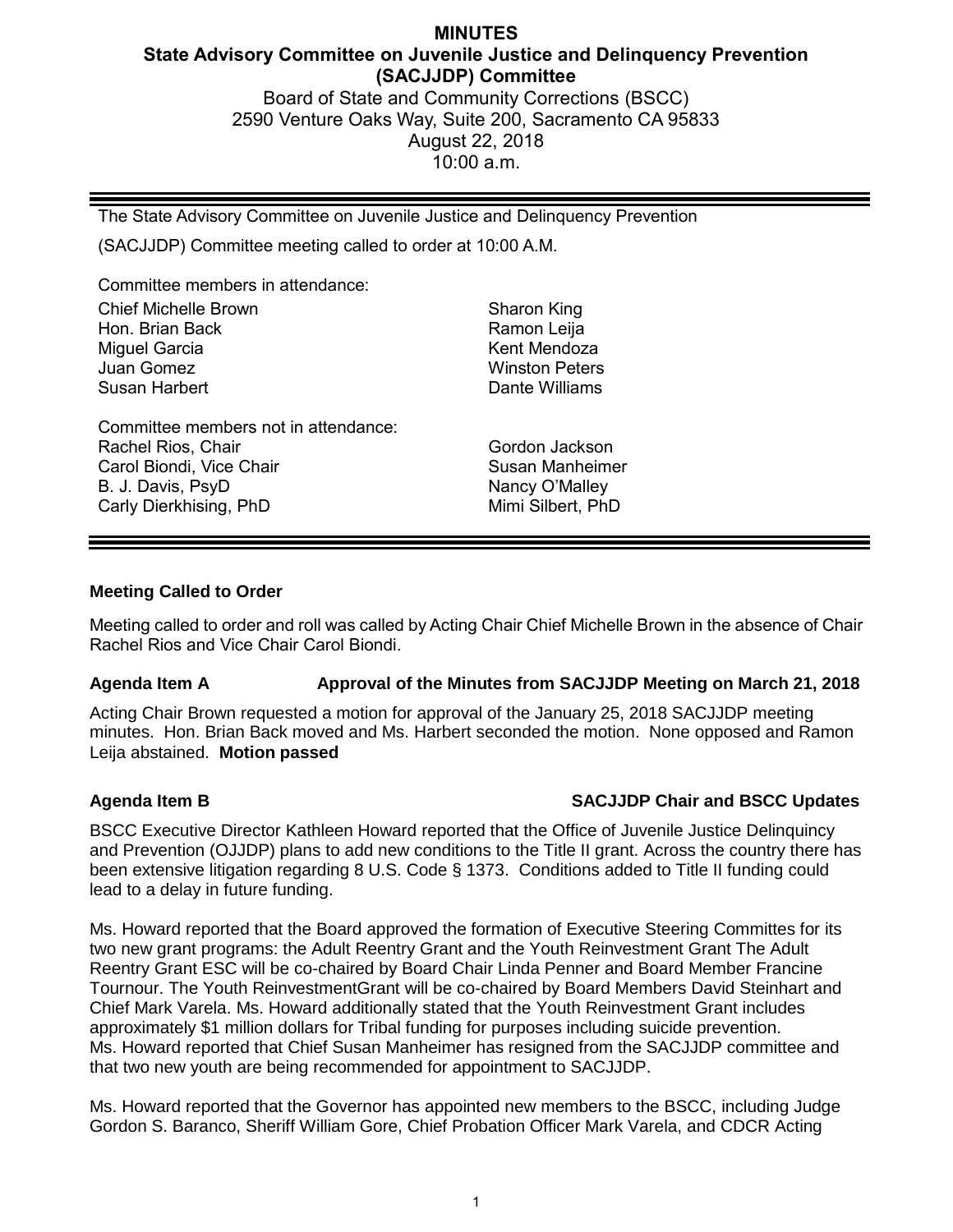Secretary Ralph Diaz, and has renewed the appointment of Leticia Perez. The Assembly also reappointed Scott Budnick to a new three year term.

BSCC Field Representative Mr. Polasik reported that OJJDP has reviewed the 2018 application package for compliance with the Juvenile Justice and Delinquency Prevention Act (JJDPA) four core requirements and found California to be in compliance. A copy of the June 28, 2018 compliance letter from OJJDP was provided to the SACJJDP members.

Chief Brown provided an update from the Coalition on Juvenile Justice (CJJ) annual conference held in June 2018 and Mr. Mendoza provided an update form the CJJ Youth Conference held in August 2018.

### **Agenda Item D Legislation**

The SACJJDP Legislative Report and the Commonweal Report were reviewed and discussed.

### **Agenda Item C SACJJDP's Approval of the Core Protections Annual Legislative Report**

Allison Ganter, Deputy Director, Facilities Standards and Operations (FSO) presented the SACJJDP annual legislative report on Compliance Monitoring for committee approval. Acting Chair Scray Brown requested a motion for approval. Mr. Garcia moved, and Mr. Williams seconded the motion. No-one opposed or abstained. **Motion passed.**

# **Agenda Item E Approval of the recommendation from the R.E.D. Subcommittee**

Mr. Polasik advised that the Racial and Ethnic Disparities (R.E.D.) Subcommittee recommends using the 2018 R.E.D. funding to hire a consultant to develop an R.E.D. review of each county to analyze data and county policies, processes, and procedures. The analysis would demonstrate where disparity exists within the juvenile justice system and provide a framework for each county to develop interventions. This recommendation was developed as a measure to address the need for further assessment. Acting Chair Brown requested a motion for approval. Ms. Harbert moved and Mr. Peters seconded the motion. No opposed or abstained. **Motion passed.** 

# **Agenda Item F Title II Executive Steering Committee Planning**

Mr. Polasik provided an update on the Form 700 and Ethics training requirements. Mr. Polasik stated that completion of Form 700 and the Ethics training are a condition of participation on SACJJDP, that the Form 700 must be completed annually and that ethics training must be completed every two years.

Mr. Polasik presented the tentative timeline for the development of the Title II and Tribal Youth Request for Proposals (RFPs). Mr. Polasik requested that SACJJDP approve the convening of one ESC for the development of the both the Title II and Tribal Youth RFPs, identify a Chair and Co-Chair, delegate the ability for the Chairs to appoint ESC members and determine the ESC representation. Mr. Williams moved to convene one ESC to develop both the Title II and Tribal Youth RFPs, to appoint Chief Brown and Chair Rachel Rios as co-chairs of the ESC, and to delegate authority to the chairs to appoint ESC members. Ms. Harbert seconded the motion. No opposed or abstained. **Motion passed.**

The SACJJDP discussed the subject matter experts for the Title II and Tribal Youth ESC. The SACJJDP determined to convene an ESC of 12 to 16 members that should include the following expertise: